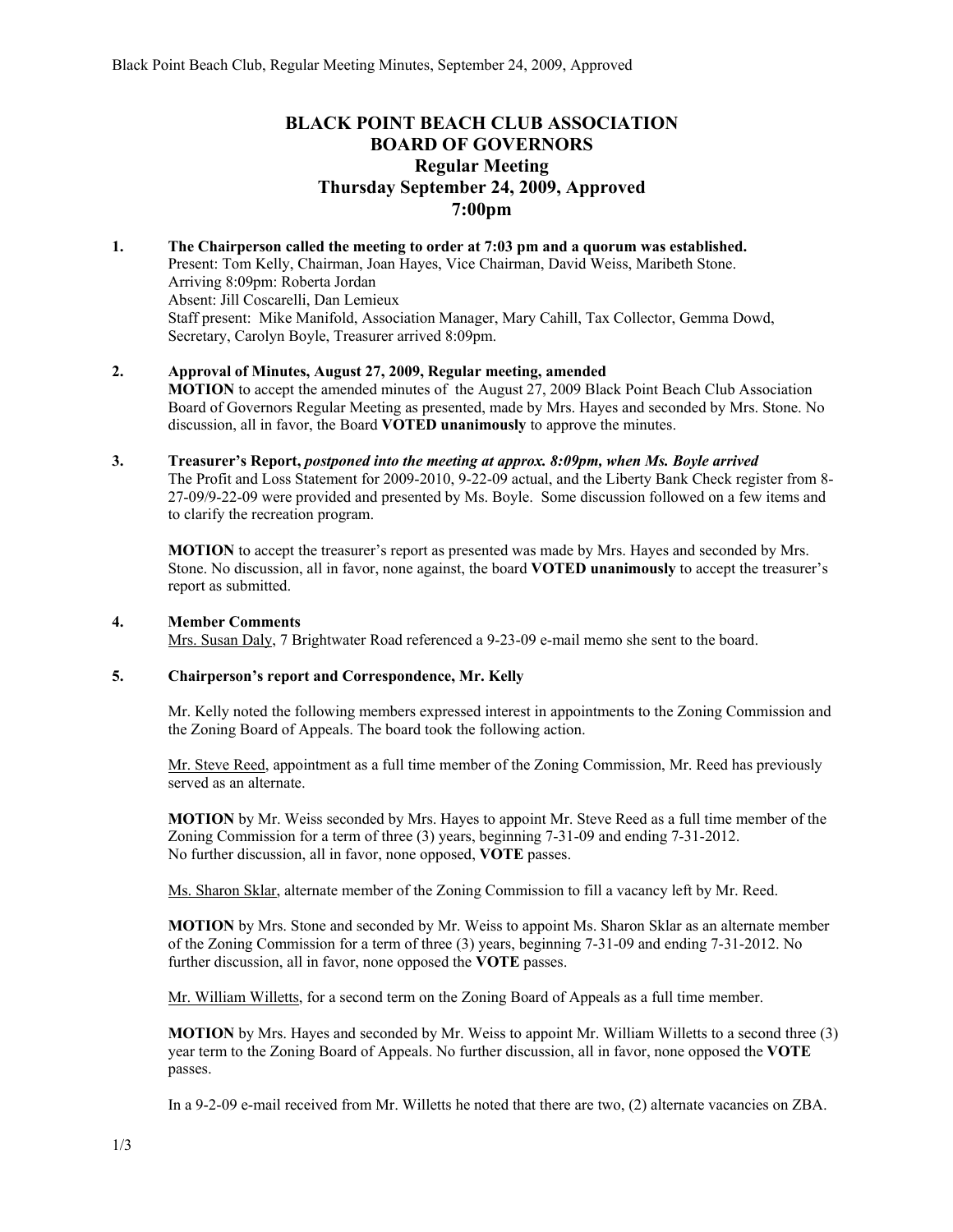#### **Correspondence:**

Mr. Kelly and Mrs. Dowd identified correspondence received from members. E-mails were forwarded to the BOG in advance of the meeting if possible, or hard copies made available. Some discussion followed.

8-28-09, Mr. John Sullivan, e-mail to the board. 9-2-09, Mr. Wm. Willets, ZBA term e-mail 9-4-09, Mr. Weiss, e-mail, minutes amendment 8-09 9-4-09, Mrs. Suzanne Smith, letter to Mr. Kelly regarding editing the Black Pointer, cc Mr. Manifold 9-5-09, Mr. Campion, e-mail address Karin Benoit 9-5-09, Mr. P. Attardo, e-mail, mailing address change 9-14-09, Mr. Tom Kelly, e-mail, phone call received re: Madison Case resolution in federal court 9-21-09, Mrs. M. O'Neil, draft minutes 9-26 Zoning and 8-22 approved 9-22-09, Mrs. R. Jordan, e-mail regarding late to BOG meeting 9-23-09, Mrs. Susan Daly, e-mail regarding missing e-mail from Aug. and comments 9-24-09, Mr. Lemieux, e-mail regarding conflict, unable to attend BOG meeting 9-24-09, Mrs. S. Coppola, e-mail follow-up to Sept. Info meeting 9-24-09, Mrs. Laurie Noyes, regarding injury and follow-up to be provided later to the BOG

Mr. Kelly provided a tentative 2010 Board meeting schedule, the board took time to check dates, final version will be public when available.

#### **6. Tax Collector's Report, Mrs. Cahill**

Mrs. Cahill reported that the current fee to lien property exceeds the amount charged to members by Black Point. Some discussion and clarification followed.

**MOTION** by Mrs. Stone and seconded by Mrs. Hayes, the board authorized the tax collector to increase the lien fee to \$120.00. No further discussion, none opposed, all in favor, the **VOTE** passed.

Mrs. Cahill noted for the board's information and comment that one non-build able lot, previously on the tax roll, is now considered a non-taxable property as it was donated to East Catholic High School. Brief discussion followed.

The board discussed and decided to authorize Mrs. Cahill to change the color of the parking tags and stickers each year. It is hoped this will encourage compliance with parking rules and clarify any ticket issuance for out of date tags, etc.

#### **7. Manager's Report, Mr. Manifold**

Mr. Manifold reported on activity and provided a written statement dated September 2009. Some items quoted from the report are listed below and discussion followed on a number of topics:

- Swim floats geese lines, and swim buoys are out of the water
- Nebelung will pull the boat docks in the beginning of October
- Keeping the tennis courts open as long as possible but will shut down before it gets too cold.
- Engineers have completed the required surveys (including A-2 survey) for the kayak dock. The next step will be to draw preliminary plans. Waiting to hear back from the DEP to begin the work.
- CL+P reattached the loose support wire on the pole next to South Beach to an anchor that is buried next to the sea wall.
- Bob Gilson (BPBC member) has been hired to build a wall next to the South Beach bench to hopefully resolve the footing erosion problem
- Hired Bob to do several other maintenance items around the point including: repair loose boards on benches; drill holes in outdoor trash cans to provide water drainage; empty trash bins at tennis court; trim and weed rights-of-way, spray and weed both tennis courts; handle dump runs and remove Billow Rd trash; clean the club house kitchen and bathrooms. Bob has been a real asset for general maintenance and will be available for jobs whenever possible.